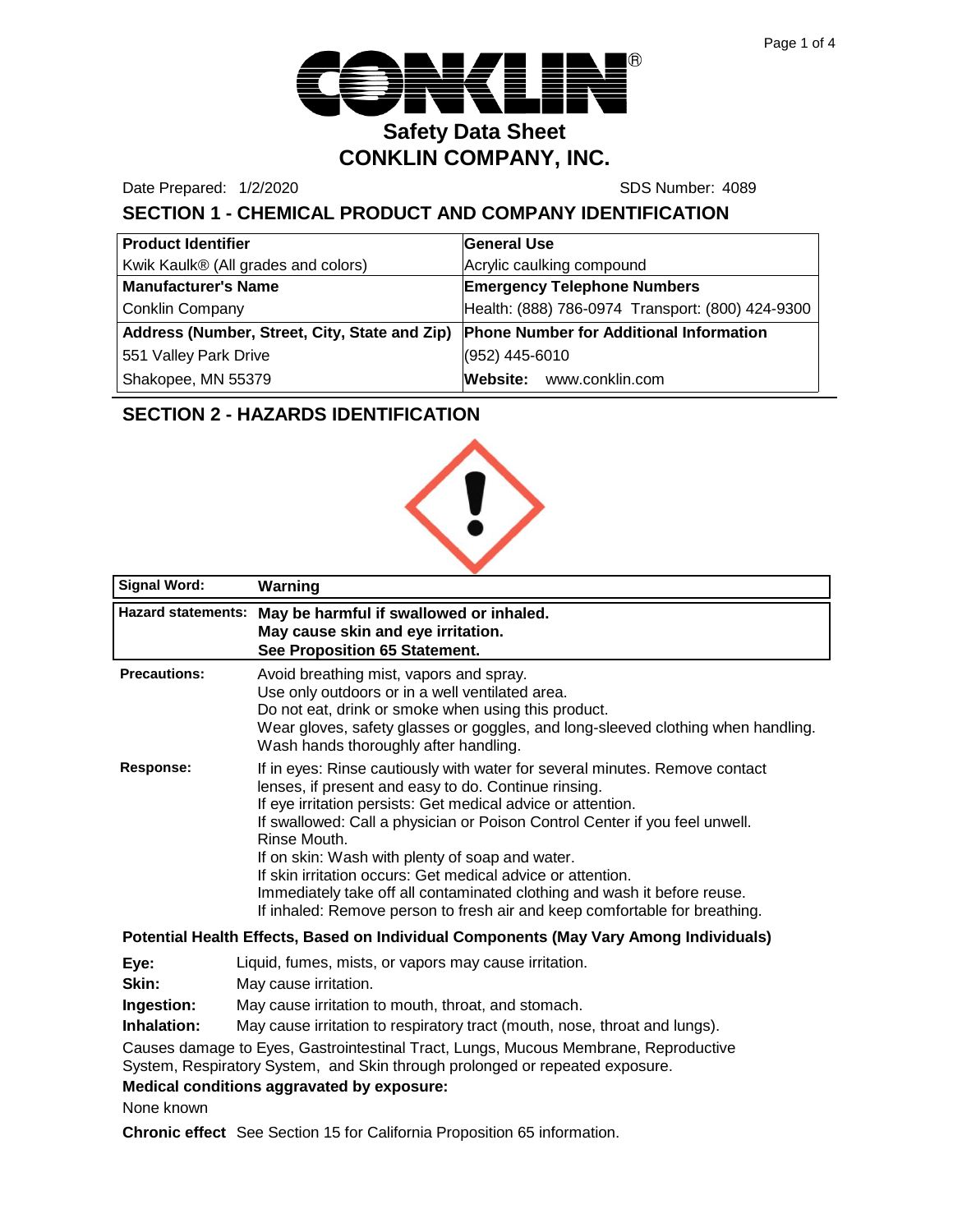#### **SECTION 3 - COMPOSITION/INFORMATION ON INGREDIENTS**

| Component                | <b>CAS Number</b> | Percent by Weight |
|--------------------------|-------------------|-------------------|
| Calcium Carbonate        | 1317-65-3         | 40% to 50%        |
| Acrylic Polymer          | Proprietary       | 20% to 30%        |
| <b>ITitanium Dioxide</b> | 13463-67-7        | 0% to 5%          |

See Section 8 for exposure guidelines.

## **SECTION 4 - FIRST AID MEASURES**

**EYES:** Immediately flush the contaminated eye(s) with clean, lukewarm, gently flowing water for 15-20 minutes, while holding the eyelid(s) open. If a contact lens is present, DO NOT delay irrigation or attempt to remove the lens until after flushing is complete. Take care not to rinse contaminated water into the unaffected eye or onto the face. Immediately obtain medical attention.

**SKIN:** No health effects expected. If irritation does occur, flush with lukewarm water, gently flowing water for 5 minutes. If irritation persists, obtain medical advice.

**INGESTION:** Never give anything by mouth to a victim who is rapidly losing consciousness, is unconscious, or is convulsing. Have victim rinse mouth thoroughly with water. Do NOT induce vomiting. Have victim drink a glass of water (2 to 8 ounces or 60 to 240 mL). Immediately obtain medical attention.

**INHALATION:** If symptoms are experienced, remove source of contamination or move victim to fresh air. Obtain medical advice.

#### **SECTION 5 - FIRE FIGHTING MEASURES**

#### **FLASH POINT:** > 200°F

**EXINGUISHING MEDIA:** Water fog or spray, dry chemical, foam, carbon dioxide.

**SPECIAL FIRE FIGHTING PROCEDURES:** Use water, dry chemical, CO2, or foam, as appropriate for surrounding fire. Use water spray to cool containers. Firefighters should use approved self-contained breathing apparatus and full turn-out (Bunker) gear when fighting fires involving chemicals, to protect against possible toxic fumes or vapors. Cool and use caution when approaching fire-exposed containers. Organic material suspended in water. Organic material may burn if all of the water has boiled off.

#### **SECTION 6 - ACCIDENTAL RELEASE MEASURES**

**SPILL OR LEAK PROCEDURE:** Use personal protection recommended in Section 8. Ventilate area thoroughly. Stay upwind. Isolate area from unprotected personnel. Dike to prevent spill from spreading. Collect with compatible absorbent material and place in metal container with tight fitting cover. Floor may be slippery - use care and clean thoroughly. Keep out of sewer, septic system, ground water, and open waters. Notify federal, state and local authorities, as applicable.

## **SECTION 7 - HANDLING AND STORAGE**

**STORAGE TEMPERATURE:** Store above 40°F and below 100°F.

HANDLING AND STORAGE PRECAUTIONS: Do not freeze. Use personal protection recommended in Section 8. Open containers slowly in case of pressure accumulation. Protect from direct sunlight. Store in dry, cool, ventilated area in tightly closed containers out of the reach of children. Do not store on side. Avoid creasing or impacting container sidewalls. Empty containers may be hazardous. Do not eat, drink, or smoke in chemical use or storage areas. Wash hands after handling and before eating, drinking, or smoking. Do not rub eyes with soiled hands. See Section 10 for metals or other materials to avoid.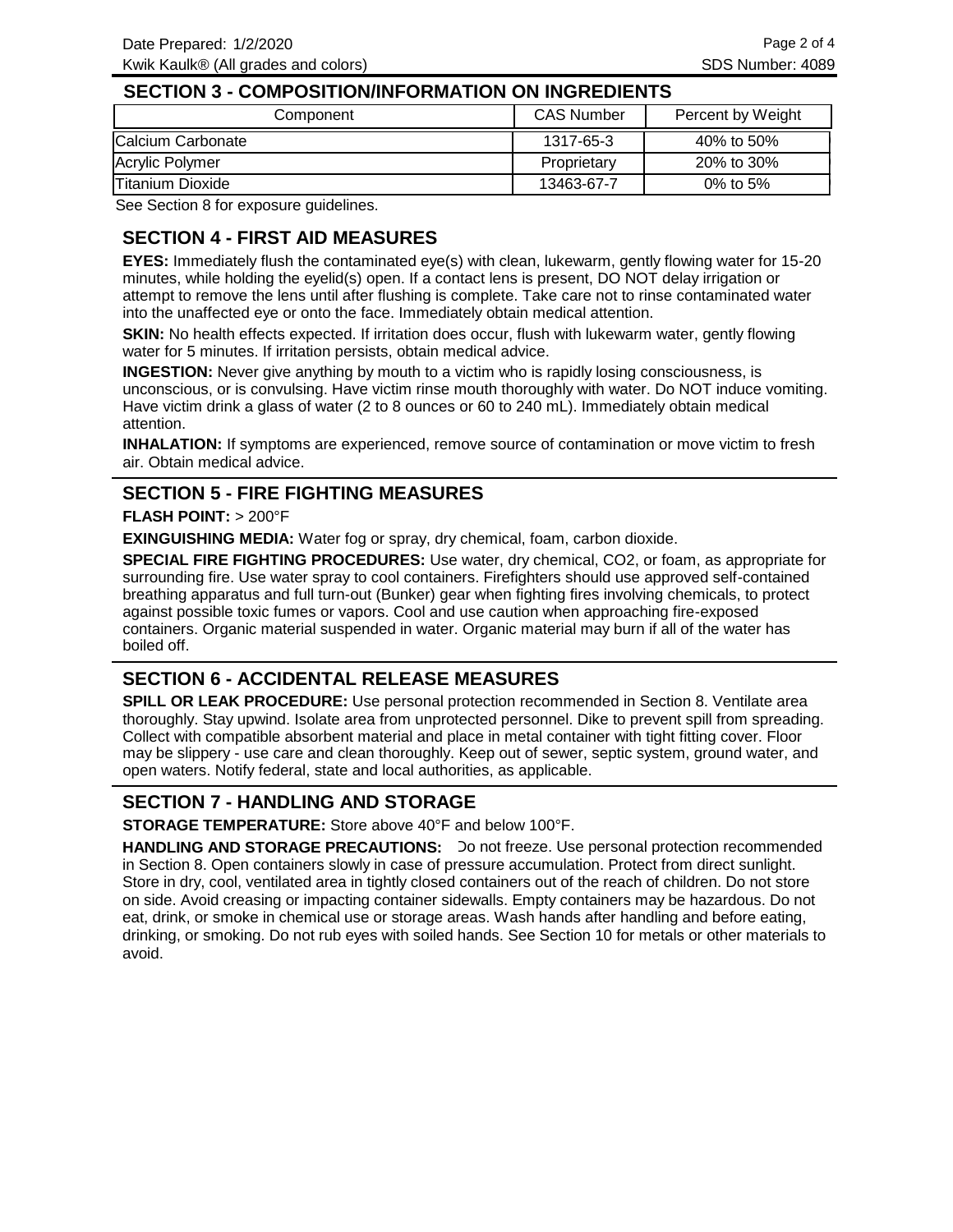## **SECTION 8 - PERSONAL PROTECTION/EXPOSURE CONTROLS**

**ENGINEERING CONTROLS:** Provide sufficient general and local exhaust ventilation to maintain safe exposure levels. Take measures to minimize exposure. Provide a source of clean water for flushing eyes and skin.

**EYE PROTECTION REQUIREMENTS:** Use ANSI-approved eye protection (e.g. safety glasses, goggles), as required by work conditions. Use ANSI-approved chemical splash goggles and face shield if splashing may occur.

**SKIN PROTECTION REQUIREMENTS:** Chemical-resistant gloves and clothing, as needed, to prevent skin contact. Wash hands before eating, drinking, or smoking.

**RESPIRATORY PROTECTION:** To protect against inhalation, a NIOSH-approved air-purifying respirator with organic vapor cartridges and dust/mist pre-filters may be permissible. Use a dust/mist filter or pre-filter if spraying. Use a positive pressure air-supplied respirator for unknown or uncontrolled situations, or when air-purifying respirators may not provide adequate protection.

## **AIRBORNE EXPOSURE LIMITS**

|                                | <b>OSHA</b>                                    | <b>ACGIH</b>        |             |
|--------------------------------|------------------------------------------------|---------------------|-------------|
| <b>Components</b>              | <b>PEL/TWA</b>                                 | <b>TLV/TWA</b>      | <b>STEL</b> |
| Calcium Carbonate*<br>*as dust | TWA 10 $mg/m3$ (total)<br>TWA 5 $mg/m3$ (resp) |                     |             |
| Titanium Dioxide*<br>*as dust  | TWA 15 $mg/m3$                                 | $10 \text{ mg/m}^3$ |             |

Definitions:

| PEL | = Permissible Exposure Limit |  |  |
|-----|------------------------------|--|--|
|-----|------------------------------|--|--|

- Threshold Limit Value = TI<sub>V</sub>
- $TWA = Time-weighted average (8 hour day)$
- $STEL = Short term exposure limit (15 minutes), no more than 60 min/day$
- Ceiling (not to be exceeded under any condition) = (c)
- Skin = (s)

# **SECTION 9 - PHYSICAL AND CHEMICAL PROPERTIES**

|                       | Physical Form: Viscous liquid to thick paste | Solubility in Water:                        | <b>Miscible</b> |
|-----------------------|----------------------------------------------|---------------------------------------------|-----------------|
| Color:                | Varies                                       | Specific Gravity (Water = $1$ ):            | $1.44 - 1.50$   |
| Odor:                 | Latex, amine                                 | Evaporation Rate (Butyl Acetate = 1): $<$ 1 |                 |
| Boiling Range: >212°F |                                              | Vapor Pressure (mm Hg):                     | Not determined  |
| pH:                   | $9 - 10$                                     | Vapor Density ( $Air = 1$ ):                | >1              |
| VOC:                  | 0.9% by weight                               |                                             |                 |

## **SECTION 10 – REACTIVITY**

| Stability:                | Stable under anticipated storage and handling conditions.                                                |
|---------------------------|----------------------------------------------------------------------------------------------------------|
| Hazardous Polymerization: | Will not occur.                                                                                          |
|                           | Incompatibilities (Materials to Avoid): Avoid strong oxidizers and excessive heat.                       |
|                           | Hazardous Decomposition Products: Carbon monoxide, carbon dioxide, nitrogen oxides, and metal<br>oxides. |

# **SECTION 11 - TOXICOLOGICAL INFORMATION**

Product not tested as a whole. Refer to Section 3 for potential health effects.

## **SECTION 12 – ECOLOGICAL INFORMATION**

Product not tested as a whole. Refer to Section 6 for information regarding accidental releases. Keep out of trash, water, sewer, and drainage systems.

# **SECTION 13 - DISPOSAL CONSIDERATIONS**

Recycle or dispose of contents and empty containers according to federal, state and local regulations. Keep out of trash, water, sewer, and drainage systems.